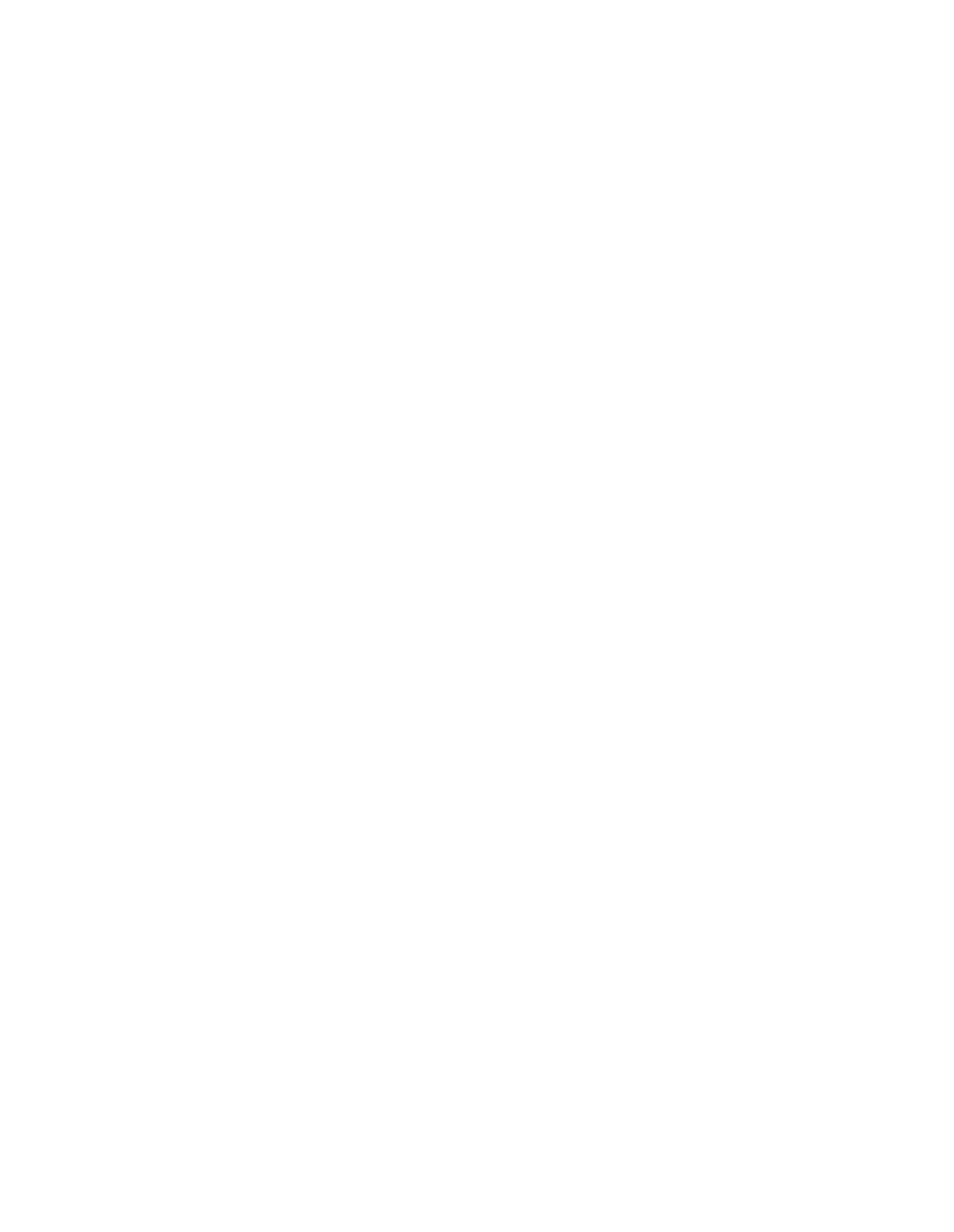## **PREFACE**

Pursuant to Public Resources Code Section 21081.6 and CEQA Guidelines Section 15097, Alameda County (lead agency) hereby finds that the mitigation measures set forth in the Mitigation Monitoring and Reporting Program (MMRP) will reduce or avoid the potentially significant impacts of the proposed project to the extent feasible for the reasons described in the Draft Initial Study/Mitigated Negative Declaration (Draft IS/MND) and administrative record. The lead agency intends for each of the mitigation measures to be adopted as recommended in the Draft IS/MND. In the event of any inconsistencies between the mitigation measures set forth in the Draft IS/MND and the MMRP, the MMRP shall control.

This MMRP does not discuss those subjects that the environmental analysis demonstrates would result in less than significant impacts and for which no mitigation was proposed or necessary.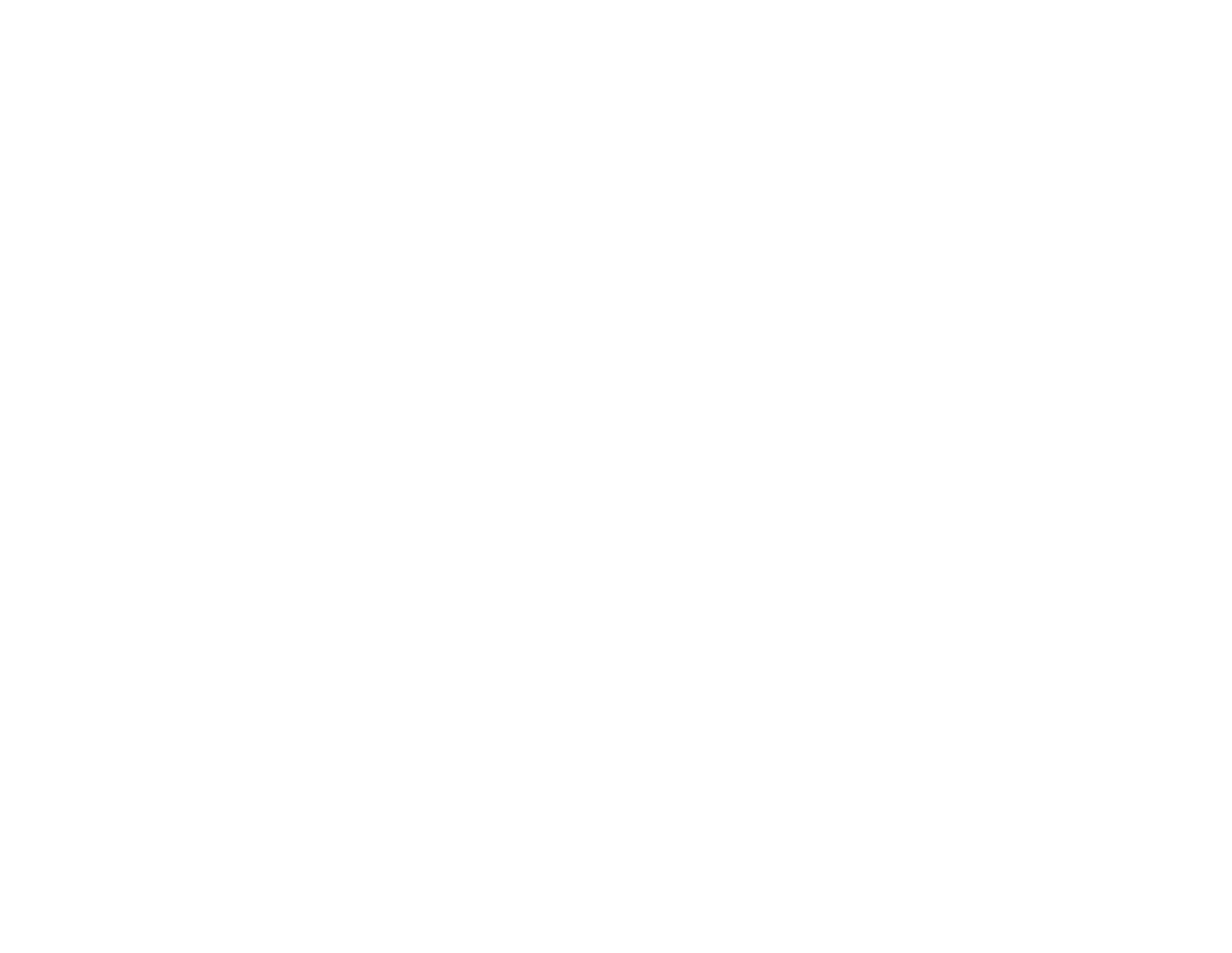## **Table 1: 17338 Langton Way Digital Billboard Project Mitigation Monitoring and Reporting Program**

|                                                                                                                                                                                                                                                                                                                                                                                                                                                                                                                                                                                                                                                                                     |                                              |                                 | <b>Responsible for</b>                                                  | <b>Verification of Completion</b> |                |
|-------------------------------------------------------------------------------------------------------------------------------------------------------------------------------------------------------------------------------------------------------------------------------------------------------------------------------------------------------------------------------------------------------------------------------------------------------------------------------------------------------------------------------------------------------------------------------------------------------------------------------------------------------------------------------------|----------------------------------------------|---------------------------------|-------------------------------------------------------------------------|-----------------------------------|----------------|
| <b>Mitigation Measures</b>                                                                                                                                                                                                                                                                                                                                                                                                                                                                                                                                                                                                                                                          | <b>Method of Verification</b>                | <b>Timing of Verification</b>   | <b>Verification</b>                                                     | <b>Date</b>                       | <b>Initial</b> |
| <b>Aesthetics</b><br>3.2                                                                                                                                                                                                                                                                                                                                                                                                                                                                                                                                                                                                                                                            |                                              |                                 |                                                                         |                                   |                |
| MM AES-1: The new digital billboard shall include an<br>operating mechanism (hardware or software controlled) that<br>turns off the display or turns it to all black in the event of a<br>malfunction or failure in any system or subsystem that results<br>in the display wholly or partly appearing to flash.                                                                                                                                                                                                                                                                                                                                                                     | Review of project plans                      | Prior to issuance of<br>permits | Alameda County<br>Planning<br>Department                                |                                   |                |
| MM AES-2: The signage operational lighting parameters shall<br>be provided to Alameda County Planning Department for<br>review and approval prior to regular operation of the light-<br>emitting diode (LED) billboard, and shall be implemented by<br>the applicant to ensure that no residents or drivers will be<br>adversely affected or impacted by trespass glare lighting.                                                                                                                                                                                                                                                                                                   | Review of project plans                      | Prior to operation              | Alameda County<br>Planning<br>Department                                |                                   |                |
| 3.2<br><b>Air Quality</b>                                                                                                                                                                                                                                                                                                                                                                                                                                                                                                                                                                                                                                                           |                                              |                                 |                                                                         |                                   |                |
| MM AQ-1: All off-road construction equipment greater than<br>50 horsepower must be equipped with engines meeting the<br>United States Environmental Protection Agency (EPA) Tier III<br>emission standard.                                                                                                                                                                                                                                                                                                                                                                                                                                                                          | On-site inspection                           | During construction             | Grading and<br><b>Building Inspection</b><br>Departments                |                                   |                |
| <b>Biological Resources</b><br>3.3                                                                                                                                                                                                                                                                                                                                                                                                                                                                                                                                                                                                                                                  |                                              |                                 |                                                                         |                                   |                |
| MM BIO-1: Migratory Birds<br>• Construction shall be scheduled to avoid the nesting<br>season to the extent feasible. The nesting season for most<br>birds, including most raptors in the San Francisco Bay area,<br>extends from February through August.<br>• If it is not possible to schedule billboard removal between<br>September and January, pre-construction surveys for<br>nesting birds shall be completed by a qualified<br>ornithologist to ensure that no nests will be disturbed<br>during project implementation. This survey shall be<br>completed no more than 7 days prior to the initiation of<br>demolition activities to verify the absence of active nests. | Confirm requested<br>timing for construction | Prior to construction           | Alameda County<br>Planning<br>Department;<br><b>Qualified Biologist</b> |                                   |                |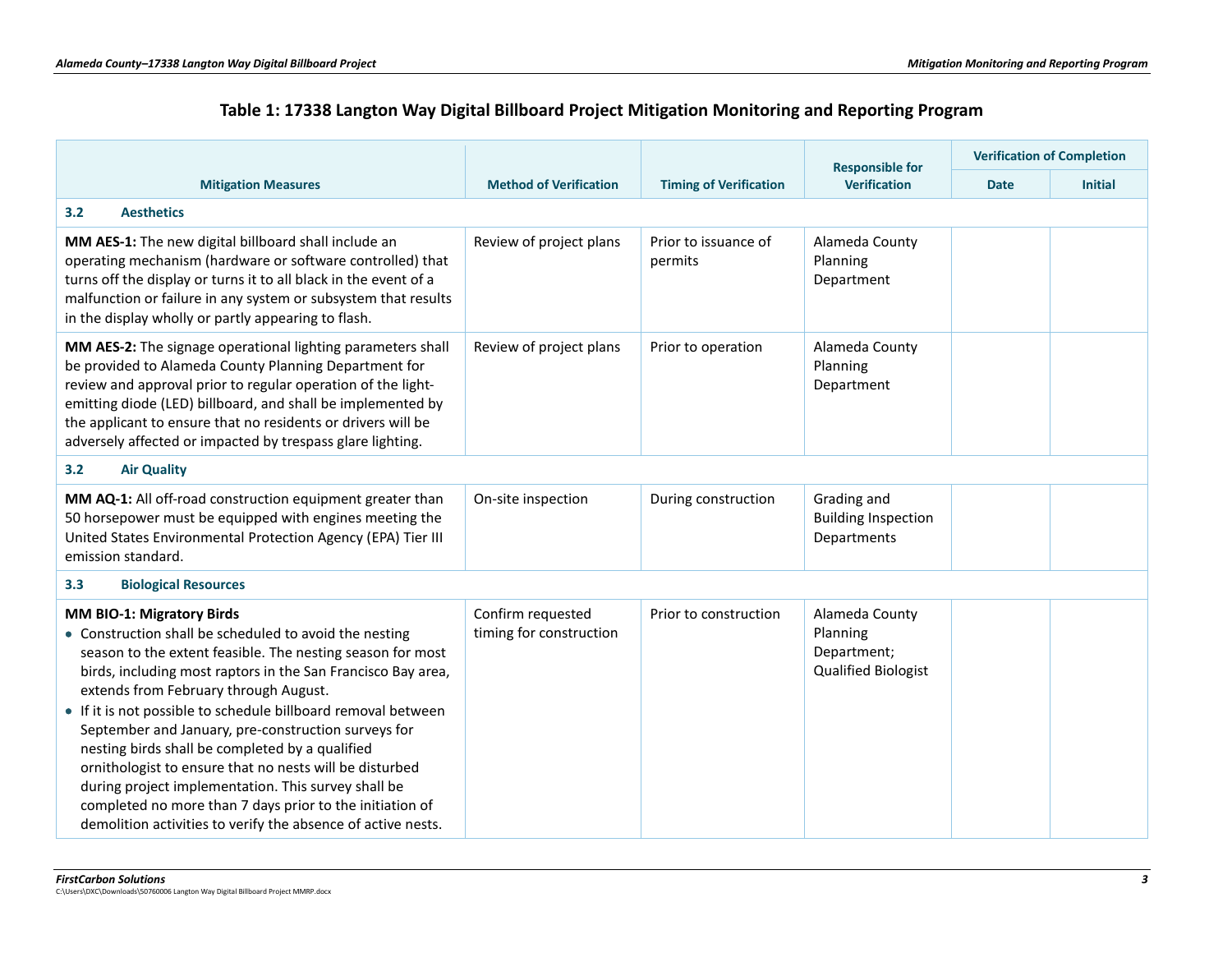|                                                                                                                                                                                                                                                                                                                                                                                                                                                                                                                                                                                                                                                                                                                                                                                                                                                                                                                                                                                                                                                                                                                                                                                |                                                                                                                                                              |                                                                                              | <b>Responsible for</b>                                                                                                       | <b>Verification of Completion</b> |                |
|--------------------------------------------------------------------------------------------------------------------------------------------------------------------------------------------------------------------------------------------------------------------------------------------------------------------------------------------------------------------------------------------------------------------------------------------------------------------------------------------------------------------------------------------------------------------------------------------------------------------------------------------------------------------------------------------------------------------------------------------------------------------------------------------------------------------------------------------------------------------------------------------------------------------------------------------------------------------------------------------------------------------------------------------------------------------------------------------------------------------------------------------------------------------------------|--------------------------------------------------------------------------------------------------------------------------------------------------------------|----------------------------------------------------------------------------------------------|------------------------------------------------------------------------------------------------------------------------------|-----------------------------------|----------------|
| <b>Mitigation Measures</b>                                                                                                                                                                                                                                                                                                                                                                                                                                                                                                                                                                                                                                                                                                                                                                                                                                                                                                                                                                                                                                                                                                                                                     | <b>Method of Verification</b>                                                                                                                                | <b>Timing of Verification</b><br><b>Verification</b>                                         |                                                                                                                              | <b>Date</b>                       | <b>Initial</b> |
| • If an active nest is located during pre-construction surveys,<br>the United States Fish and Wildlife Service (USFWS) and/or<br>the California Department of Fish and Wildlife (CDFW) (as<br>appropriate) shall be notified regarding the status of the<br>nest. Construction activities shall be restricted as necessary<br>to avoid disturbance of the nest until it is abandoned, or<br>the agencies deem disturbance potential to be minimal.<br>Restrictions may include establishment of exclusion zones<br>(no ingress of personnel or equipment at a minimum radius<br>of 100 feet around an active raptor nest and an<br>appropriate radius around an active migratory bird nest<br>depending on the species) or alteration of the construction<br>schedule.<br>A qualified Biologist shall determine an appropriately sized<br>buffer around the active nest depending on the species. The<br>applicant shall implement the buffer using environmentally<br>sensitive area fencing, pin flags, and or yellow caution tape.<br>The buffer zone shall be maintained around the active nest<br>site(s) until the young have fledged and are foraging<br>independently. |                                                                                                                                                              |                                                                                              |                                                                                                                              |                                   |                |
| <b>Cultural Resources and Tribal Cultural Resources</b><br>3.4                                                                                                                                                                                                                                                                                                                                                                                                                                                                                                                                                                                                                                                                                                                                                                                                                                                                                                                                                                                                                                                                                                                 |                                                                                                                                                              |                                                                                              |                                                                                                                              |                                   |                |
| MM CUL-1: In the event a significant cultural resource is<br>encountered during subsurface earthwork activities, all<br>construction activities within a 100-foot radius of the find<br>shall cease and workers should avoid altering the materials<br>until an Archaeologist who meets the Secretary of the<br>Interior's Professional Qualification Standards for<br>Archaeology has evaluated the situation. The applicant shall<br>include a standard inadvertent discovery clause in every<br>construction contract to inform contractors of this<br>requirement. Any previously undiscovered resources found<br>during construction activities shall be recorded on<br>appropriate California Department of Parks and Recreation                                                                                                                                                                                                                                                                                                                                                                                                                                         | Review of construction<br>specifications; on-site<br>inspection/monitoring;<br>provision of Section<br>15064.5 permit(s);<br>review of data recovery<br>plan | During construction<br>and earthwork<br>activities or in the<br>event resources are<br>found | Alameda County<br>Planning<br>Department;<br>Qualified<br>Archaeologist;<br>project applicant;<br>construction<br>contractor |                                   |                |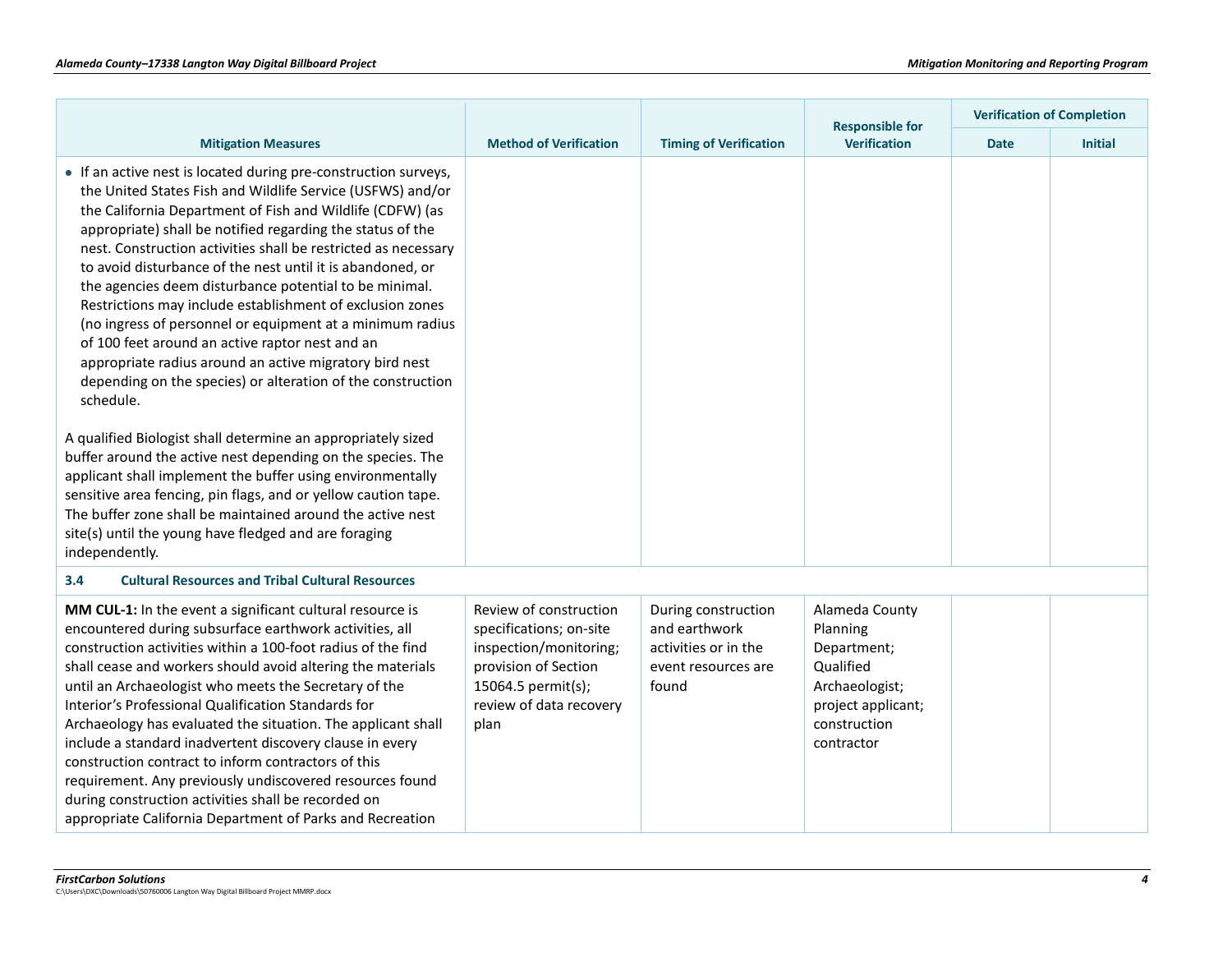|                                                                                                                                                                                                                                                                                                                                                                                                                                                                                                                                                                                                                                                                                                                                                                                                                                                                                                                                                                                                                                                 |                                                                                                                                                                                                                                                  |                                                                                                                                                                         | <b>Responsible for</b><br><b>Verification</b>                                                                                                                                    | <b>Verification of Completion</b> |                |  |
|-------------------------------------------------------------------------------------------------------------------------------------------------------------------------------------------------------------------------------------------------------------------------------------------------------------------------------------------------------------------------------------------------------------------------------------------------------------------------------------------------------------------------------------------------------------------------------------------------------------------------------------------------------------------------------------------------------------------------------------------------------------------------------------------------------------------------------------------------------------------------------------------------------------------------------------------------------------------------------------------------------------------------------------------------|--------------------------------------------------------------------------------------------------------------------------------------------------------------------------------------------------------------------------------------------------|-------------------------------------------------------------------------------------------------------------------------------------------------------------------------|----------------------------------------------------------------------------------------------------------------------------------------------------------------------------------|-----------------------------------|----------------|--|
| <b>Mitigation Measures</b>                                                                                                                                                                                                                                                                                                                                                                                                                                                                                                                                                                                                                                                                                                                                                                                                                                                                                                                                                                                                                      | <b>Method of Verification</b>                                                                                                                                                                                                                    | <b>Timing of Verification</b>                                                                                                                                           |                                                                                                                                                                                  | <b>Date</b>                       | <b>Initial</b> |  |
| (DPR) forms and evaluated for significance in terms of CEQA<br>criteria by a qualified Archaeologist. Significant cultural<br>resources include stone, bone, glass, ceramics, fossils, wood,<br>or shell artifacts, or features including hearths, structural<br>remains, or historic dumpsites. If the resource is determined<br>significant under CEQA, the qualified Archaeologist shall<br>prepare and implement a research design and archaeological<br>data recovery plan that will capture those categories of data<br>for which the site is significant in accordance with Section<br>15064.5 of the CEQA Guidelines. The Archaeologist shall also<br>perform appropriate technical analyses; prepare a<br>comprehensive report complete with methods, results, and<br>recommendations; and provide for the permanent curation of<br>the recovered resources. The report shall be submitted to<br>Alameda County, the Northwest Information Center (NWIC),<br>and the California Office of Historic Preservation (OHP), if<br>required. |                                                                                                                                                                                                                                                  |                                                                                                                                                                         |                                                                                                                                                                                  |                                   |                |  |
| MM CUL-2: In the event of the accidental discovery or<br>recognition of any human remains, CEQA Guidelines Section<br>15064.5, Health and Safety Code Section 7050.5, and Public<br>Resources Code Sections 5097.94 and Section 5097.98 shall<br>be followed. If during the course of project construction,<br>there is accidental discovery or recognition of any human<br>remains, the following steps shall be taken:<br>1. There shall be no further excavation or disturbance within<br>100 feet of the remains until the County Coroner is<br>contacted to determine if the remains are Native American<br>and if an investigation of the cause of death is required. If<br>the coroner determines the remains to be Native<br>American, the Coroner shall contact the Native American<br>Heritage Commission (NAHC) within 24 hours, and the<br>NAHC shall identify the person or persons it believes to be<br>the Most Likely Descendant (MLD) of the deceased Native<br>American. The MLD may make recommendations to the              | Review of NAHC<br>correspondence; on-site<br>inspection/monitoring<br>by City and applicant;<br>County notification if<br>human remains<br>encountered<br><b>County Coroner contacts</b><br>NAHC and submits NAHC<br>correspondence to<br>County | Prior to construction<br>and earthwork<br>activities and in the<br>event human remains<br>are found during site<br>disturbance/<br>construction; during<br>construction | Alameda County<br>Planning<br>Department;<br>Project applicant;<br>construction<br>contractor;<br>Alameda County<br>Office of the Sheriff:<br>Coroner's Division;<br><b>NAHC</b> |                                   |                |  |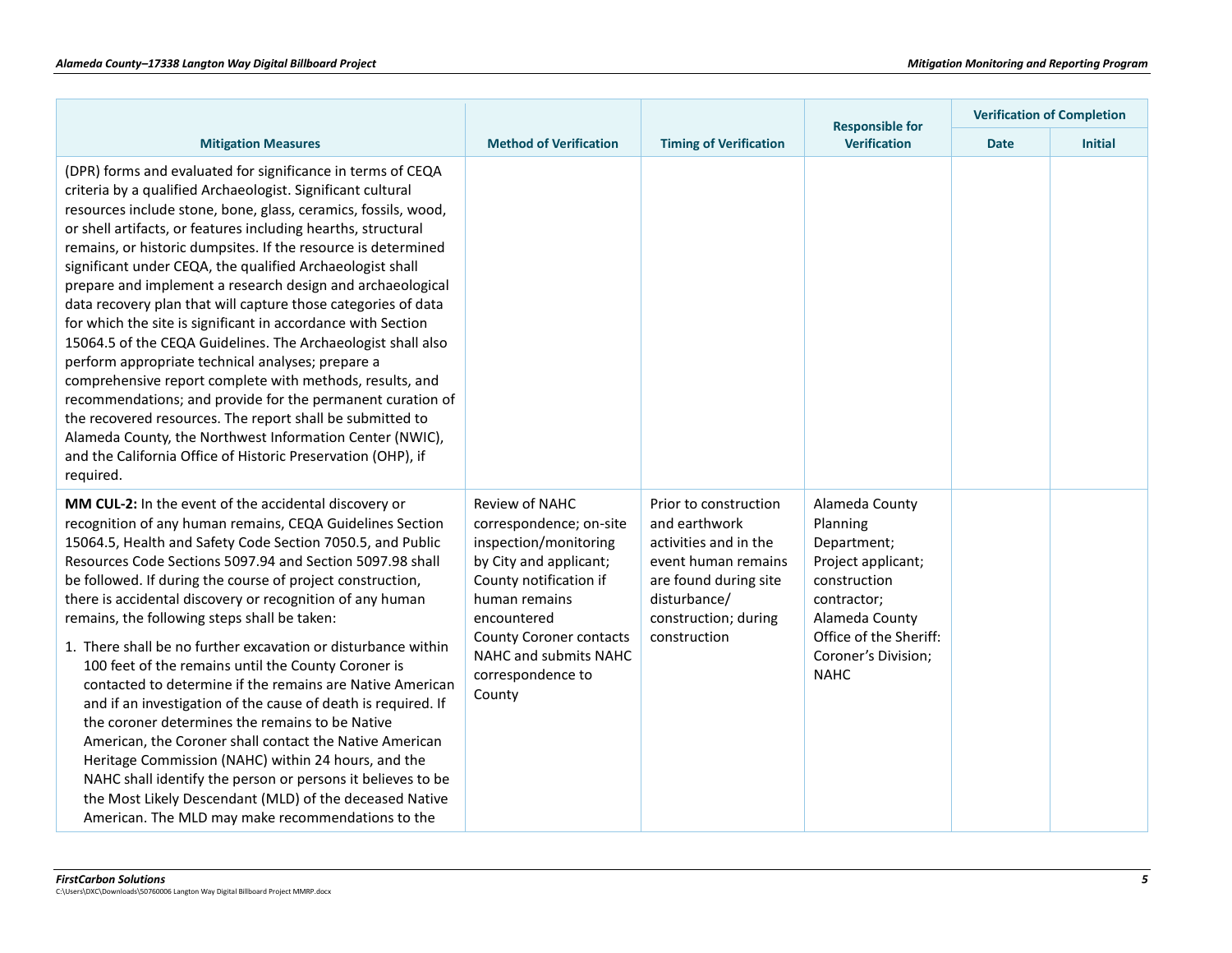|                                                                                                                                                                                                                                                                                                                                                                                                                                                                                                                                                                                                                                                                                                                                                                                                                                                                                                                                                                                                                                                                                                                                                                                                                                                                                                                                                                                                                                                                                             |                               |                               | <b>Responsible for</b> | <b>Verification of Completion</b> |                |  |
|---------------------------------------------------------------------------------------------------------------------------------------------------------------------------------------------------------------------------------------------------------------------------------------------------------------------------------------------------------------------------------------------------------------------------------------------------------------------------------------------------------------------------------------------------------------------------------------------------------------------------------------------------------------------------------------------------------------------------------------------------------------------------------------------------------------------------------------------------------------------------------------------------------------------------------------------------------------------------------------------------------------------------------------------------------------------------------------------------------------------------------------------------------------------------------------------------------------------------------------------------------------------------------------------------------------------------------------------------------------------------------------------------------------------------------------------------------------------------------------------|-------------------------------|-------------------------------|------------------------|-----------------------------------|----------------|--|
| <b>Mitigation Measures</b>                                                                                                                                                                                                                                                                                                                                                                                                                                                                                                                                                                                                                                                                                                                                                                                                                                                                                                                                                                                                                                                                                                                                                                                                                                                                                                                                                                                                                                                                  | <b>Method of Verification</b> | <b>Timing of Verification</b> | <b>Verification</b>    | <b>Date</b>                       | <b>Initial</b> |  |
| landowner or the person responsible for the excavation<br>work within 48 hours, for means of treating or disposing<br>of, with appropriate dignity, the human remains and any<br>associated grave goods as provided in Public Resources<br>Code Section 5097.98.<br>2. Where the following conditions occur, the landowner or his<br>or her authorized representative shall rebury the Native<br>American human remains and associated grave goods with<br>appropriate dignity either in accordance with the<br>recommendations of the MLD or on the project site in a<br>location not subject to further subsurface disturbance:<br>• The NAHC is unable to identify an MLD or the MLD failed<br>to make a recommendation within 48 hours after being<br>notified by the NAHC.<br>• The descendant identified fails to make a<br>recommendation.<br>• The landowner or his authorized representative rejects<br>the recommendation of the descendant, and mediation<br>by the NAHC fails to provide measures acceptable to the<br>landowner.<br>• Additionally, California Public Resources Code Section<br>15064.5 requires the following relative to Native<br>American Remains:<br>When an initial study identifies the existence of, or the<br>probable likelihood of, Native American Remains within<br>a project, a lead agency shall work with the appropriate<br>Native Americans as identified by the NAHC as provided<br>in Public Resources Code Section 5097.98. The applicant |                               |                               |                        |                                   |                |  |
| may develop a plan for treating or disposing of, with<br>appropriate dignity, the human remains and any items                                                                                                                                                                                                                                                                                                                                                                                                                                                                                                                                                                                                                                                                                                                                                                                                                                                                                                                                                                                                                                                                                                                                                                                                                                                                                                                                                                               |                               |                               |                        |                                   |                |  |
| associated with Native American Burials with the                                                                                                                                                                                                                                                                                                                                                                                                                                                                                                                                                                                                                                                                                                                                                                                                                                                                                                                                                                                                                                                                                                                                                                                                                                                                                                                                                                                                                                            |                               |                               |                        |                                   |                |  |
| appropriate Native Americans as identified by the NAHC.                                                                                                                                                                                                                                                                                                                                                                                                                                                                                                                                                                                                                                                                                                                                                                                                                                                                                                                                                                                                                                                                                                                                                                                                                                                                                                                                                                                                                                     |                               |                               |                        |                                   |                |  |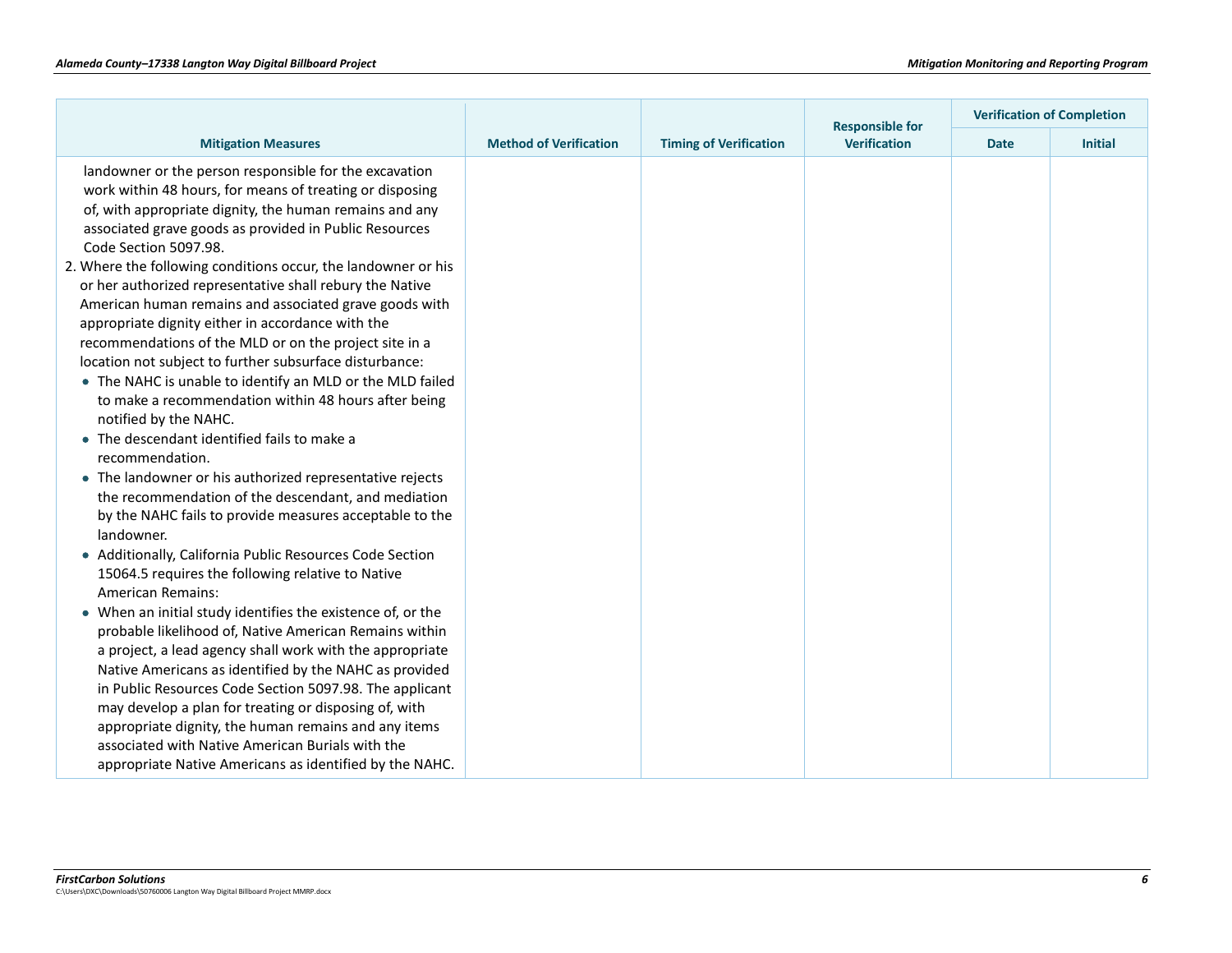|                                                                                                                                                                                                                                                                                                                                                                                                                                                                                                                                                                                                                                                                                                                                                                                                                                                                                                                                                                                                                                                                                                                                                                                                                                                                                              |                                                                                                                     |                                                                                | <b>Responsible for</b>                                                                                             |             | <b>Verification of Completion</b> |
|----------------------------------------------------------------------------------------------------------------------------------------------------------------------------------------------------------------------------------------------------------------------------------------------------------------------------------------------------------------------------------------------------------------------------------------------------------------------------------------------------------------------------------------------------------------------------------------------------------------------------------------------------------------------------------------------------------------------------------------------------------------------------------------------------------------------------------------------------------------------------------------------------------------------------------------------------------------------------------------------------------------------------------------------------------------------------------------------------------------------------------------------------------------------------------------------------------------------------------------------------------------------------------------------|---------------------------------------------------------------------------------------------------------------------|--------------------------------------------------------------------------------|--------------------------------------------------------------------------------------------------------------------|-------------|-----------------------------------|
| <b>Mitigation Measures</b>                                                                                                                                                                                                                                                                                                                                                                                                                                                                                                                                                                                                                                                                                                                                                                                                                                                                                                                                                                                                                                                                                                                                                                                                                                                                   | <b>Method of Verification</b>                                                                                       | <b>Timing of Verification</b>                                                  | <b>Verification</b>                                                                                                | <b>Date</b> | <b>Initial</b>                    |
| <b>Geology and Soils</b><br>3.6                                                                                                                                                                                                                                                                                                                                                                                                                                                                                                                                                                                                                                                                                                                                                                                                                                                                                                                                                                                                                                                                                                                                                                                                                                                              |                                                                                                                     |                                                                                |                                                                                                                    |             |                                   |
| MM GEO-1: In the event that fossils or fossil-bearing deposits<br>are discovered during construction activities, excavations<br>within a 100-foot radius of the find shall be temporarily<br>halted or diverted. The project contractor shall notify a<br>qualified paleontologist to examine the discovery. The<br>applicant shall include a standard inadvertent discovery<br>clause in every construction contract to inform contractors of<br>this requirement. The paleontologist shall document the<br>discovery as needed in accordance with Society of Vertebrate<br>Paleontology standards and assess the significance of the find<br>under the criteria set forth in CEQA Guidelines Section<br>15064.5. The paleontologist shall notify the appropriate<br>agencies to determine procedures that would be followed<br>before construction activities can resume at the location of<br>the find. If the applicant determines that avoidance is not<br>feasible, the paleontologist shall prepare an excavation plan<br>for mitigating the effect of construction activities on the<br>discovery. The plan shall be submitted to the County of<br>Alameda for review and approval prior to implementation,<br>and the applicant shall adhere to the recommendations in the<br>plan. | Project contractor shall<br>notify a qualified<br>paleontologist to<br>examine the discovery;<br>on-site inspection | Prior to issuance of<br>grading permit; during<br>construction activities      | Alameda County<br>Planning<br>Department;<br>County Geologist;<br>project applicant;<br>construction<br>contractor |             |                                   |
| <b>Hazards and Hazardous Materials</b><br>3.8                                                                                                                                                                                                                                                                                                                                                                                                                                                                                                                                                                                                                                                                                                                                                                                                                                                                                                                                                                                                                                                                                                                                                                                                                                                |                                                                                                                     |                                                                                |                                                                                                                    |             |                                   |
| MM HAZ-1: The following measures shall be implemented<br>during billboard removal activities to reduce potential impacts<br>to construction workers associated with lead-based paint or<br>other hazardous building materials (e.g., Universal Wastes):<br>. In conformance with State and local laws, including<br>California Health and Safety Code Section 19827.5, a visual<br>inspection and possible sampling shall be completed prior<br>to the removal of the billboard structures to determine the<br>presence of asbestos, lead-based paint, or other hazardous<br>building materials.                                                                                                                                                                                                                                                                                                                                                                                                                                                                                                                                                                                                                                                                                             | Qualified licensed<br>professional to remove<br>and dispose of materials;<br>on-site inspection                     | During<br>construction/billboard<br>removal activities;<br>during construction | Alameda County<br>Planning<br>Department; project<br>applicant; qualified<br>licensed professional                 |             |                                   |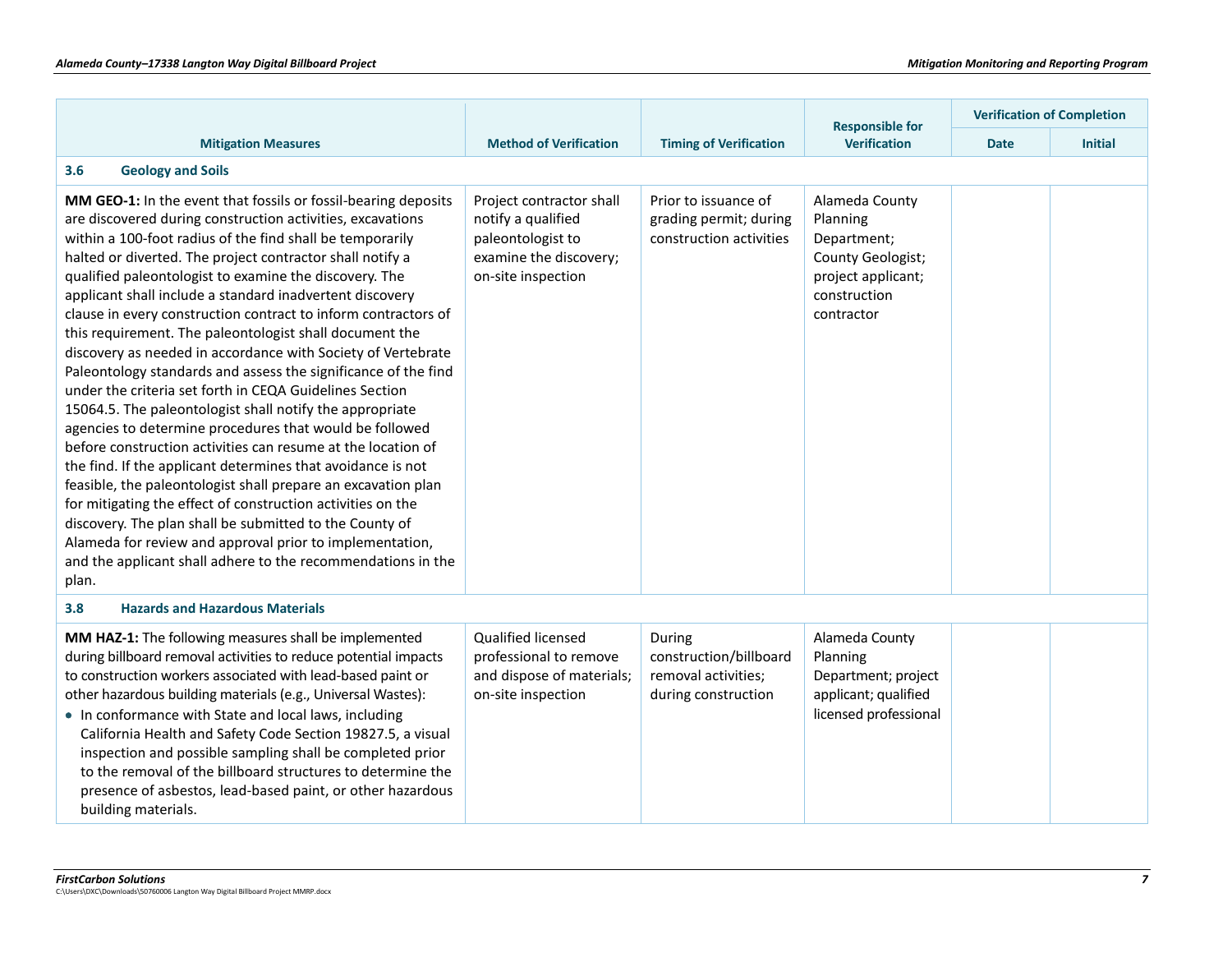|                                                                                                                                                                                                                                                                                                                                                                                                                                                                                                                                                                                                                                                                                                                                                                                                                                                                                                                                                                                                                                                                                                                                                                                                                                                                                                                                                                                                                                                                              |                                 |                                                    | <b>Responsible for</b>                                                                                       |             | <b>Verification of Completion</b> |
|------------------------------------------------------------------------------------------------------------------------------------------------------------------------------------------------------------------------------------------------------------------------------------------------------------------------------------------------------------------------------------------------------------------------------------------------------------------------------------------------------------------------------------------------------------------------------------------------------------------------------------------------------------------------------------------------------------------------------------------------------------------------------------------------------------------------------------------------------------------------------------------------------------------------------------------------------------------------------------------------------------------------------------------------------------------------------------------------------------------------------------------------------------------------------------------------------------------------------------------------------------------------------------------------------------------------------------------------------------------------------------------------------------------------------------------------------------------------------|---------------------------------|----------------------------------------------------|--------------------------------------------------------------------------------------------------------------|-------------|-----------------------------------|
| <b>Mitigation Measures</b>                                                                                                                                                                                                                                                                                                                                                                                                                                                                                                                                                                                                                                                                                                                                                                                                                                                                                                                                                                                                                                                                                                                                                                                                                                                                                                                                                                                                                                                   | <b>Method of Verification</b>   | <b>Timing of Verification</b>                      | <b>Verification</b>                                                                                          | <b>Date</b> | <b>Initial</b>                    |
| • If this assessment finds presence of such materials, the<br>applicant shall create and implement a health and safety<br>plan to ensure workers are not exposed to contaminants in<br>excess of Occupational Safety and Health Administration<br>(OSHA) and other applicable State and federal standards<br>and associated risks associated with hazardous materials<br>during demolition, renovation of affected structures,<br>transport, and disposal.<br>• During billboard removal activities, all materials containing<br>lead-based paint shall be removed in accordance with<br>California Occupational Safety and Health Administration<br>(Cal/OSHA) Lead in Construction Standard, Title 8,<br>California Code of Regulations 1532.1, including employee<br>training, employee air monitoring, and dust control.<br>• During billboard removal activities, all materials containing<br>asbestos shall be handled and removed by qualified<br>professionals in accordance with applicable regulations,<br>including Bay Area Air Quality Management District<br>(BAAQMD) Regulation 11, Rule 2; Title 22, California Code<br>of Regulations, Section 66261.24; Title 8, California Code of<br>Regulations, Section 1532.1; and Title 40, Code of Federal<br>Regulations, Part 745.<br>• Any debris or soil containing asbestos, lead-based paint, or<br>coatings shall be disposed of at landfills that meet<br>acceptance criteria for the waste being disposed. |                                 |                                                    |                                                                                                              |             |                                   |
| MM HAZ-2: The soil excavated from the site will be placed in<br>roll-off bins and additional sampling will be conducted (at a<br>rate of one composite sample per 250 cubic yards) to develop<br>a waste profile for special handling and disposal, unless a<br>licensed receiving facility accepts the soil without further<br>testing. Prior to disposal, additional sampling of groundwater<br>extracted during dewatering activities will be completed to<br>develop a waste profile for special handling and disposal. If<br>contamination in excess of regulatory levels is detected, soil                                                                                                                                                                                                                                                                                                                                                                                                                                                                                                                                                                                                                                                                                                                                                                                                                                                                             | Soil and groundwater<br>testing | During construction<br>and earthwork<br>activities | Alameda County<br>Environmental<br>Health Agency;<br>Alameda County<br><b>Waste Management</b><br>Authority. |             |                                   |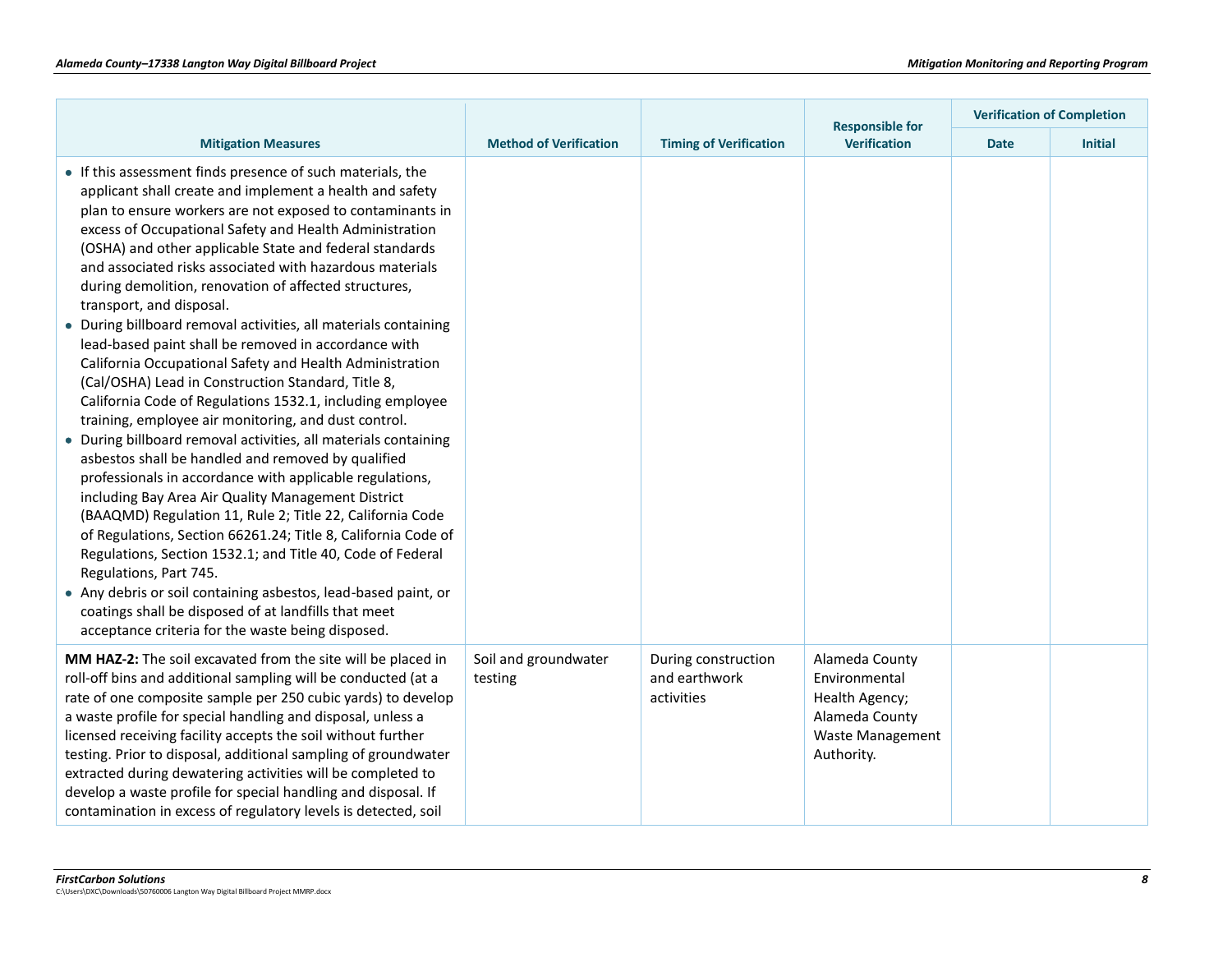|                                                                                                                                                                                                                                                                                                                                                                                                                                                                                                                                                                                                                                                                                                                                                                                                                                                                                                                                                                                                                                                                                                                        |                                                                                        |                               | <b>Verification of Completion</b><br><b>Responsible for</b>                                                             |             |                |
|------------------------------------------------------------------------------------------------------------------------------------------------------------------------------------------------------------------------------------------------------------------------------------------------------------------------------------------------------------------------------------------------------------------------------------------------------------------------------------------------------------------------------------------------------------------------------------------------------------------------------------------------------------------------------------------------------------------------------------------------------------------------------------------------------------------------------------------------------------------------------------------------------------------------------------------------------------------------------------------------------------------------------------------------------------------------------------------------------------------------|----------------------------------------------------------------------------------------|-------------------------------|-------------------------------------------------------------------------------------------------------------------------|-------------|----------------|
| <b>Mitigation Measures</b>                                                                                                                                                                                                                                                                                                                                                                                                                                                                                                                                                                                                                                                                                                                                                                                                                                                                                                                                                                                                                                                                                             | <b>Method of Verification</b>                                                          | <b>Timing of Verification</b> | <b>Verification</b>                                                                                                     | <b>Date</b> | <b>Initial</b> |
| materials and groundwater will be disposed of in accordance<br>with State regulations for hazardous waste.                                                                                                                                                                                                                                                                                                                                                                                                                                                                                                                                                                                                                                                                                                                                                                                                                                                                                                                                                                                                             |                                                                                        |                               |                                                                                                                         |             |                |
| Soil and other hazardous materials removed from the site<br>shall be characterized and disposed of according to the<br>Alameda County Waste Management Authority.<br>Contaminated soil and groundwater that exceeds regulatory<br>thresholds shall be handled by trained personnel using<br>appropriate protective equipment and engineering and dust<br>controls, in accordance with local, State, and federal laws. If<br>soil or groundwater to be removed from the site is found to<br>be contaminated, it shall be hauled off-site and disposed of at<br>a licensed hazardous materials disposal site.                                                                                                                                                                                                                                                                                                                                                                                                                                                                                                            |                                                                                        |                               |                                                                                                                         |             |                |
| 3.13<br><b>Noise</b>                                                                                                                                                                                                                                                                                                                                                                                                                                                                                                                                                                                                                                                                                                                                                                                                                                                                                                                                                                                                                                                                                                   |                                                                                        |                               |                                                                                                                         |             |                |
| MM NOI-1: Implementation of the following multi-part<br>mitigation measure is required to ensure reduction of<br>potential construction period noise impacts:<br>• Limit construction activities on the project site to the hours<br>of 7:00 a.m. to 7:00 p.m. Monday through Friday, and to<br>8:00 a.m. to 5:00 p.m. Saturday and Sunday. Construction<br>shall not occur on holidays.<br>• The construction contractor shall ensure that all equipment<br>driven by internal combustion engines shall be equipped<br>with mufflers that are in good condition and appropriate<br>for the equipment.<br>• The construction contractor shall ensure that unnecessary<br>idling of internal combustion engines (i.e., idling in excess<br>of 5 minutes) is prohibited.<br>• The construction contractor shall utilize "quiet" models of<br>air compressors and other stationary noise sources where<br>technology exists.<br>• At all times during project grading and construction, the<br>construction contractor shall ensure that stationary noise-<br>generating equipment shall be located as far as practicable | Record in contract<br>specifications; periodic<br>on-site inspection and<br>monitoring | During construction           | Alameda County<br>Sheriff; Alameda<br><b>County Building</b><br>Inspection;<br>Alameda County<br>Planning<br>Department |             |                |